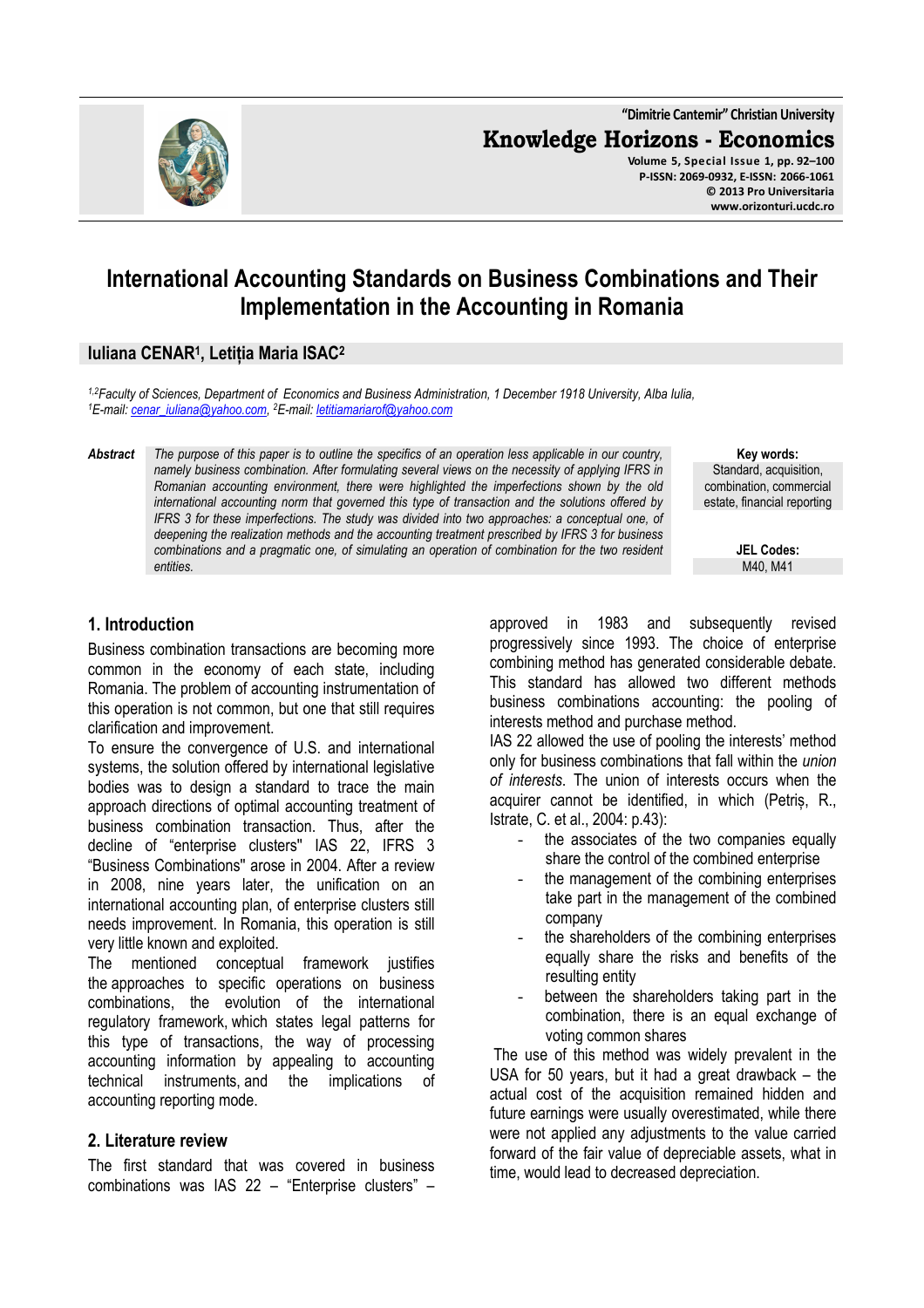After a period of use of the two methods in parallel, the purchase method and the pooling of interests method, financial analysts and other users of financial statements, pointed out that the use of two different accounting methods for transactions, mostly similar, affects the comparability of financial statements. In time, it was found that the application of the two methods led to different results, for which, there was a suspicion that using more than one accounting method for such transactions, stimulates the choice of a particular way to achieve a desired accounting result.

Another argument for rejecting the pooling of interests method and adopting the purchase method is that: purchase method considers a combination from the acquirer's view – the entity that obtains control over other companies taking part in the combination. The acquirer purchases or obtains in another way the control over the net assets and recognizes in its financial statements the acquired assets and the assumed liabilities, including those which were not previously recognized by the acquired entity.

Consequently, users of financial statements are better able to assess the initial investments made and the subsequent performance of those investments and compare them with the results of other entities. In addition, by the initial recognition of almost all acquired assets and assumed liabilities at their fair value, purchase method includes, in the financial statements, more information about market expectations in terms of value of future cash flows associated with those assets and liabilities, which increase the importance of that specific information (IFRS 2011, 2011: p.234).

US GAAP immediately eliminated the pooling of interests method starting with 2001, and the IASB has followed the same approach with the occurrence of IFRS, starting with 2004. Furthermore, IAS 22 contained an option of the application approach of the *purchase method*: identifiable acquired assets and assumed liabilities could be initially assessed using either the basic accounting treatment or an allowed alternative accounting treatment.

By basic accounting treatment, the identifiable acquired assets and assumed liabilities were initially evaluated as a combination of fair values, to the extent of ownership held by the acquirer, and as carrying amount before purchase, within minority ownership. Through the allowed alternative treatment, the identifiable acquired assets and assumed liabilities were evaluated initially at their fair values at the acquisition date. Based on these considerations, the IASB concluded that, if it is allowed that similar transactions to be accounted for by alternative methods, the utility of the information provided to users is affected, because both its comparability and its credibility diminish (Bogdan, V., Farcane, N. et al., 2011: p.267).

Thus, to obtain high quality information on cluster enterprises, IFRS 3 is formed which states that for all purchases there must be identified an acquirer who will highlight the acquisition under the purchase method. Thus, IFRS 3 focuses on (Tiron, A., Răchișan, R. et al., 2005: p.328):

- accounting method for business combinations;
- initial evaluation of identifiable acquired assets and contingent assumed liabilities in a business combination;
- recognition of liabilities associated with termination or reduction of the activities of an acquired company;
- treatment of any excess of acquirer's interest in the fair values of the identifiable net acquired assets over the combination cost;
- accounting of goodwill and intangible acquired assets in a business combination.

# **3. Methodology of research**

Approaching the subject on business combinations and the way of converging accounting standards, national and international, for this operating segment was done by studying specialized literature. The investigative tools used were analysis and synthesis. We approached a qualitative research type.

# **4. Implementation of IFRS in Romanian accounting environment**

Currently, we are witnessing the most profound and comprehensive process of accounting harmonization on the background of globalization of international economic relations. Comparability of financial statements prepared and presented by different enterprises are the main current concern of the accounting profession worldwide, with IASB (International Accounting Standards Board) as a spokesman (Lungu, C.I., 2007: p.51). To achieve this objective, the IASB sought to develop, in the public interest, a single set of high quality accounting standards, globally applicable: IFRSs. IFRSs are the latest international standards and interpretations issued by the IASB to create a common language on an international level. The aim pursued was that the accounting information to become business interface and it should be transparent, understandable, comparable and high quality to meet the needs of all participants in these information flows.

In Romania, IFRSs should have been adopted since 01.01.2005, according to the Ordinance 70/2004, but their implementation by the Ministry of Public Finance was delayed by one year. It was delayed so that the companies could establish the conditions on turnover, number of employees, amount of assets, basically, assessing entities in accordance with IFRS norms.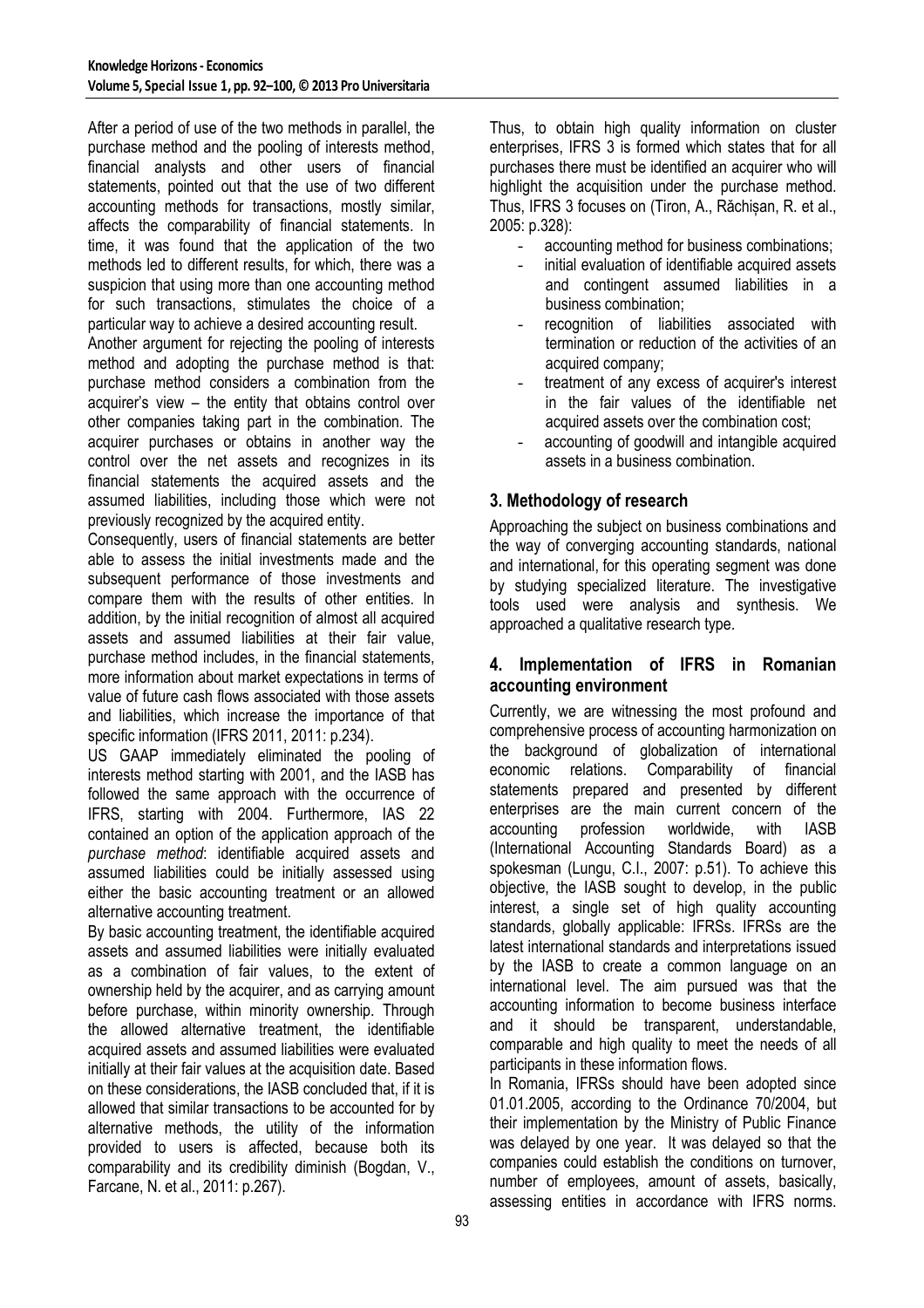Transition to IFRS from January 1, 2006, for those more than 100 companies and institutions which were obliged to do so, has been a large movement at the top of the Romanian economy.

On transition to IFRS, entities needed to establish an opening IFRS balance sheet. This is the starting point for subsequent accounting under IFRS (Malciu, L. and Feleagă, N., 2005: p.123). At the same time, the entity had to explain how the application of IFRS affected the reported financial position, financial performance and cash flows.

For years, Romania has given little importance to the principles of IFRS since 2006, but instead, we have an excess of rules and regulations that quite often cancel each other. Even in these circumstances, the IFRSs have brought companies in Romania the perspective of obtaining capital at a lower cost. But one of the major issues that hampered the implementation process of this method of existence for entities in the economic environment was the stiffness of approach and insufficient training of the personnel in accounting departments on what IFRS is concerned.

IFRSs brought two major advantages to the economic operators:

- they were oriented to the interest of the investors concerned, the knowledge of the relevant and reliable information is based on concept and principles clearly defined by financial reporting framework
- they focused on the fair value, on the accrual, on the economic funds of transactions and events

However, the entities in our country did not know to exploit the benefits of implementing these standards. Literally introducing, in Romanian accounting, the spirit of IFRSs encountered hardships due to the experienced taxation interference in the sphere of accounting, because the state will not easily accept to fall in 'the last' of the users of accounting information (Cernușca, L., 2004: p.35).

# **5. What does IFRS 3 Aim at what are the main changes introduced by the 2008 revision?**

The central objective of this standard was to prescribe the high quality accounting treatment to entities that become part of a business combination.

This standard addresses a group of companies in which the acquirer is the parent-entity and the acquired entity is a subsidiary. The emphasis is on the accounting treatment on the acquisition date (Hennie van Greuning, 2009: p.117).

IFRS 3 aims to analyze the accounting method used for enterprise clusters, baseline assessment of the identifiable assets and liabilities taken over in a business combination, recognition of the debts with the

purpose of reducing the activity of the acquired entity, accounting instrumentation used when the share held by the buyer in the fair value of acquired identifiable net assets exceeds the cost of the company group, accounting of intangible assets, including goodwill as a result of group operation.

IFRS 3 standard replaced not only IAS 22, but also the interpretations: SIC 9, "Business Combinationsclassification either as acquisitions or union of interests", SIC 22, "Business Combinations, interests'', SIC 22, "Business Combinations, subsequent adjustments of fair value and goodwill initially reported'', SIC 28 "Business Combinationsexchange date and fair value of equity instruments''.

The purpose of IFRS 3 revised in 2008, was to enhance the relevance, reliability and comparability of the information that an entity provides in its financial statements about a business combination and its effects.

IFRS 3, "Enterprise clusters'' brings a number of major changes both in terms of increasing transparency in transactions and in terms of how transactions are recorded, evaluated and communicated (Jalba, L., 2010: p.162):

*Table 1.* Amendments to IFRS 3

|               | $\Rightarrow$ all business combinations will be considered<br>purchases:                                                                                                                                                                                                                                                      |
|---------------|-------------------------------------------------------------------------------------------------------------------------------------------------------------------------------------------------------------------------------------------------------------------------------------------------------------------------------|
|               | initially, according to IAS 22, positive goodwill<br>was amortized for a period not exceeding 20<br>years, while the negative one had to be<br>systematically transferred in profit and loss<br>account, after the adopting of IFRS 3 goodwill<br>will not be amortized, but will be subject to an<br>annual impairment test; |
|               | restructuring costs are recorded in income;                                                                                                                                                                                                                                                                                   |
| $\Rightarrow$ | contingent liabilities are recognized at fair<br>value;                                                                                                                                                                                                                                                                       |
| $\Rightarrow$ | unlike IAS 22, IFRS 3 requires the identification<br>of the purchaser;                                                                                                                                                                                                                                                        |
|               | intangible assets such as brand, trade<br>relations, which were usually part of the<br>now separately identified,<br>qoodwill, are<br>evaluated and passed directly to the balance<br>sheet.                                                                                                                                  |

*Source:* Jalba Luminiţa, 2010:162

The most important change, brought by IFRS 3 with the repeal of IAS 22, was the one that concerning goodwill. Generally, goodwill will be recognized in the balance sheet only with the acquisition of assets or other companies/parts from other companies, when the amount paid is higher (positive goodwill) or lower (negative goodwill) than the fair value of acquired net assets (Duțescu, A., 2003: p.49). According to IFRS 3, goodwill acquired in a group will be evaluated, after its initial recognition, at the cost level reduced by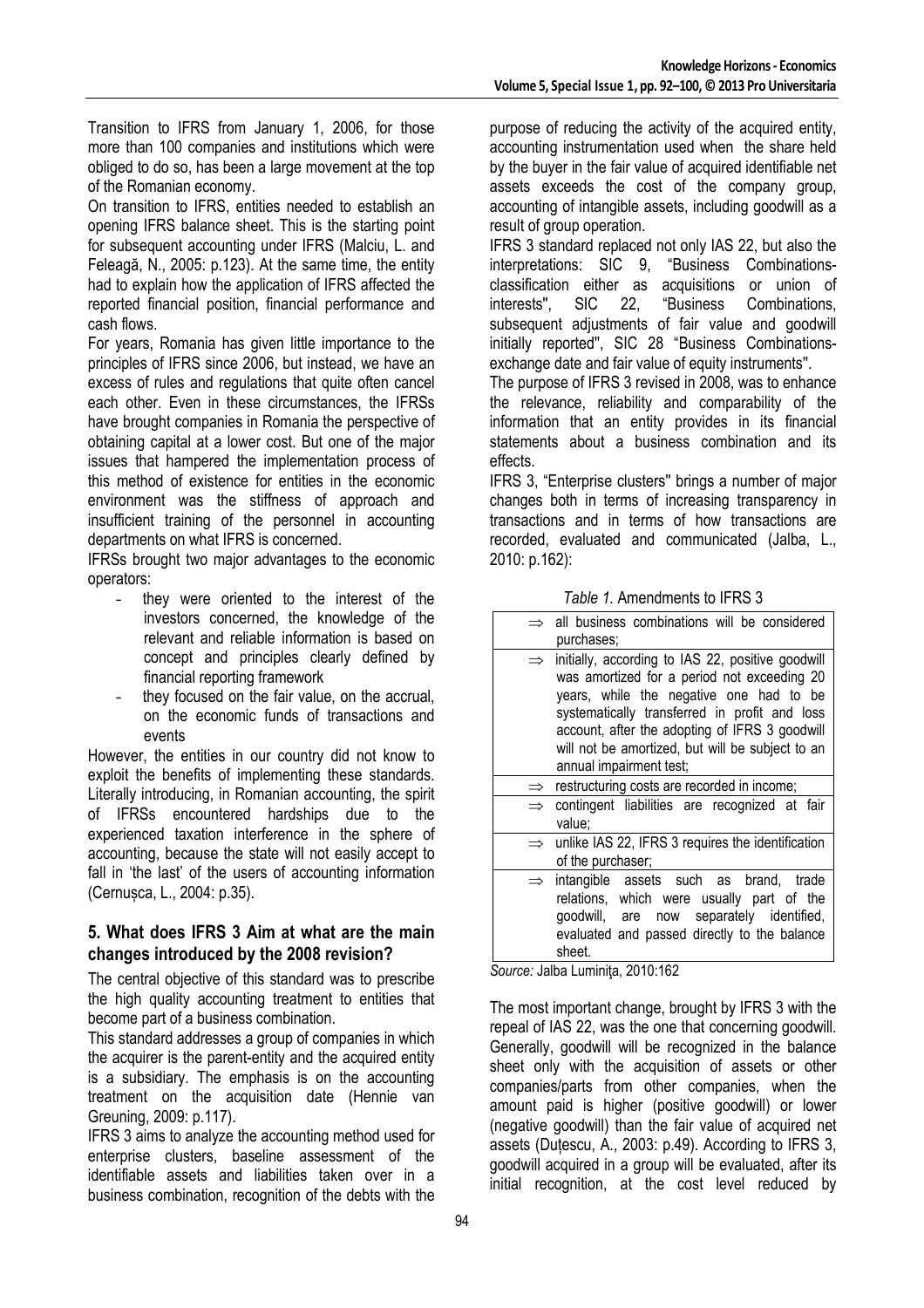accumulated losses from impairment, expressly stating that it is not amortized but is tested annually for impairment. Independent of any indication of impairment, the entity shall annually apply the impairment tests (Malciu, L. and Feleagă, N., 2007: p.107).

2008 revision adds the option of recognizing the goodwill of the acquired entity for the full amount, that is, both for the part incumbent to parent-company and for the one incumbent to minority interests.

# **6. Identifying a business combination**

Business combination involves bringing together separate entities into one economic entity, as a result of obtaining control over the net assets and over the activity of an entity performed by another entity (Popa, A.F., Pitulice, I.C. et al., 2007: p.401).

Grouping entities into one reporting entity implies that, in almost all cases of combinations, one entity, the acquirer, ha control over one or more entities.

A business combination may result in a relationship of parent-subsidiary type, the acquirer is the parent and the acquired entity is a subsidiary of the acquirer. In this case, the acquirer shall prepare consolidated financial statements under IFRS 3 and will include his interest in the acquired entity, in its separate financial statements, which he prepares, as an investment in a subsidiary. Another case under the jurisdiction of IFRS 3 is a combination in which one entity obtains control of another entity but the date, i.e. the date of purchase, does not coincide with the date of transfer of ownership. IFRS 3 addresses the consolidation of accounts and analyzes the accounting treatment of the different acquisition of securities as follows:

#### *Table 2.* The accounting treatment of various acquisitions of securities

| Purchase of securities     |                                  |                          |  |  |  |
|----------------------------|----------------------------------|--------------------------|--|--|--|
| Percentage<br>shareholding | Accounting treatment             | Reference<br><b>IFRS</b> |  |  |  |
|                            |                                  |                          |  |  |  |
| Under 20%                  | Fair value                       | <b>IAS 39</b>            |  |  |  |
| Between 20-<br>50%         | Equity method                    | <b>IAS 28</b>            |  |  |  |
| Over50%                    | Consolidation                    | <b>IAS 27</b>            |  |  |  |
| <b>Others</b>              | <b>Shareholders Associations</b> | <b>IAS 31</b>            |  |  |  |
|                            | <b>Business combinations</b>     | IFRS <sub>3</sub>        |  |  |  |

*Source:* Hennie van Greuning, 2009:117

IFRS 3 does not apply to those business combinations: involving entities under common control, involving two or more mutual entities, separate entities were combined to form a shareholder association or they were combined to form a reporting entity by contract only, without getting a participating interest.

# **7. Forms of business combination**

Concrete ways through which the business combination is made are: the purchase by a company of the equity of another enterprise, purchasing net assets whole or in part of another enterprise, assuming the debts of other companies (Sabău, C., 2009: p.7).

Transactions that meet the definition of enterprise clusters are (Gîrbină, M.M., Bunea, Ș., 2008: 348):

- acquisition of all assets and liabilities of an entity;

- acquisition of assets, liabilities and rights in the activities of an entity that meets the definition of a business;

- establishment of a new legal entity that will take over the assets, liabilities and business of the group entities.

The combination may be performed through the transfer of cash or other assets, by issuing shares, or a combination of the two methods, the process resulting in either a new entity that will control the combining entities, or restructuring of one or more participating in the combination.

A group of companies may be structured differently for legal or fiscal reasons etc. the transaction may be between the shareholders of the resulting entity or between an entity and the shareholders of another (Cenar, I., 2012: p.37). Counterparty is either represented by the assumption of debts, or shares of the buyer, money or other assets.

# **8. Business combinations achieved by the purchase method**

All business combinations should be accounted using the purchase method, a method that takes into account the business combination from the perspective of the entity that is identified as the acquirer in the transaction. This acquires net assets and recognizes the acquired assets and liabilities, including the contingent ones, assumed from the entity taken over, including those previously unrecognized by the entity taken (Hennie van Greuning, 2009: p.119).

Conducting the purchase method involves three steps:

- *identifying the acquirer* (the combining entity that obtains control of the other entities involved in combination, for profit).

The standard mentions some indications regarding the establishment of the buyer's identity: comparing the fair values of the participating entities and identification of that with the highest fair value as possible purchaser; the counter service offered in exchange for shares, i.e. if the business combination is achieved by exchange of voting common shares for cash or other assets, the entity that gives the latter may be the acquirer; if the operation results in the possibility of combining the leadership of one of the participating entities, the acquirer may be exercising their dominance in the team.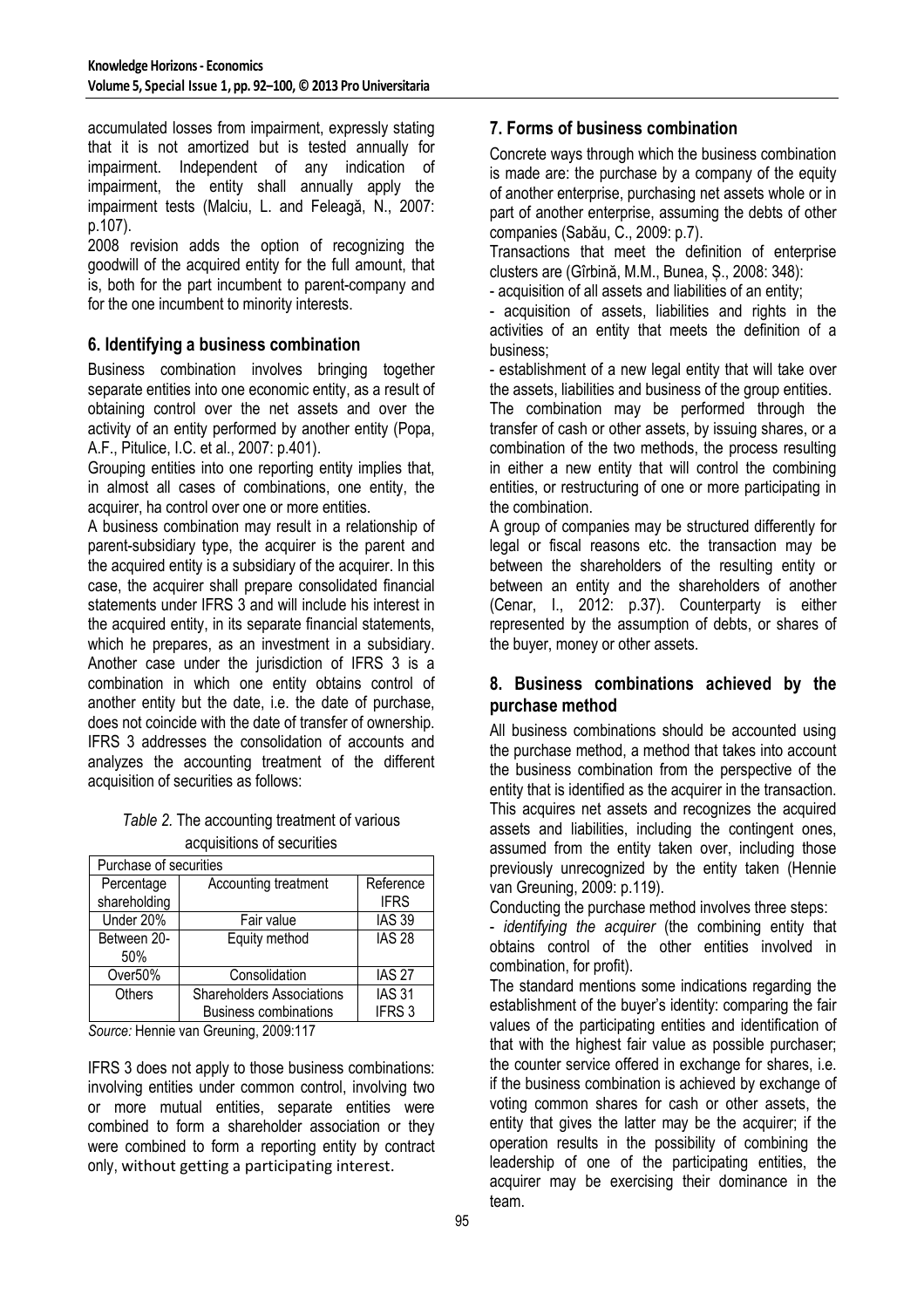#### - *calculating the combination cost*;

Acquisition cost (combination) is evaluated by the buyer as the aggregate amount, at the transfer date, of given assets, incurred liabilities and equity instruments issued by the acquirer in exchange for control of the acquired entity, and any costs directly attributable to the combination.

Fair value of acquired assets through direct cash payment is given to the amount paid at the time of purchase. Fair value of assumed liabilities by the buyer is fixed at the time of obtaining control.

If the combination operation is done through equity instruments issued by the acquirer, the cost of the combination is given by their fair value (market value of securities, whether listed on the market, and the share represented by the securities from the fair value purchased).

In the category of costs directly attributable to the combination there are included fees and other costs by preparing and issuing the instruments of capital.

- *allocating the combination costs of the acquired assets, and contingent assumed liabilities, at the acquisition date.* 

In most cases of business combination, a company gains control over the other, and the identity of the purchaser can be identified immediately.

The main problem of accounting in the enterprise procurement is the allocation of the purchase price of acquired individual assets and assumed liabilities, in this respect, the position of IFRS 3, as shown in the base for conclusions, it is that what is recognized represents the assets and liabilities that existed in the acquired entity at the acquisition date, and their assessment is based on their value to the acquired entity rather than on their later utility. Any assets or liabilities resulting from the combination, compared to the existing ones at the combining time, are not recognized in the allocation of purchase price. This is an important question, if not subtle, and it represents a change from the position of IAS 22, which allowed certain restructuring provisions to be recognized in the calculation of the combination (Epstein, J. Barry, Jermakowicz, K. Eva, 2007: p.426).

Another major feature of the purchase method is that, none of the acquired entity accounts will appear in the consolidated financial statements, since the interests of the shareholders of the acquired entity is removed from the parent-company investment.

The acquirer will recognize separately the assets, liabilities and identifiable contingent liabilities of the acquired entity, at the acquisition date, only if they satisfy the following criteria at that date: in what the *assets* are concerned , other than intangible assets, it is probable that all future economic benefits associated with them will return to the acquirer, and its fair value

can be reliably measured; in what debts are concerned, other than contingent liabilities, it is likely that the acquirer will generate a flow of resources embodying economic benefits to cover those liabilities, whose fair value can be reliably measured; in what intangible assets or *contingent liabilities* are concerned, their fair value can be reliably measured (Popa, A.F., Pitulice, I.C. et al., 2007: p.401).

Quantification of purchased goodwill is done by comparing the fair value of an investment in a parentcompany in a subsidiary and the fair value of the subsidiary's identifiable net assets. If the value of the investment is higher than the value of the net assets, then the difference should be recognized as a depreciable asset, i.e. goodwill. If the price paid is less than the fair value, then the process of identification and evaluation of identifiable assets, liabilities and contingent liabilities of the acquired entity is restarted and any excess remaining after the reassessment is recognized immediately in profit or loss account.

# **9. The purchase method in stages**

In many cases, the control over an entity cannot be obtained from a single transaction, but may involve successive transactions of shares.

The question in terms of accounting for these acquisitions in stages is to determine the precise timing of business combination and how to measure the combination cost. IFRS 3 states that the estimated acquisition cost is compared with the cost and fair value data starting with that transaction exchange.

In this type of acquisition, the fair value of the identifiable assets, liabilities and contingent liabilities of the acquired entity may be different from the date of each exchange transaction, since:

- identifiable assets, liabilities and contingent liabilities of the purchased entity are restated at their fair values at the date of each transaction to assess the value of any goodwill associated with each transaction individually;
- identifiable assets, liabilities and contingent liabilities of the purchased entity have to be recognized by the buyer at their fair value at the acquisition date.

Subsequently, the review in 2008 drew another argument which requires that the goodwill to be recognized once at the time of obtaining control and to be determined based on the fair values on that date. Consequently, when acquiring control in stages, it is not necessary to determine goodwill after each transaction each transaction that preceded the takeover (Săcărin, M., 2009: p.40).

However, the share of interests acquired before the takeover date must be measured at fair value and any gain or loss should be recognized in profit or loss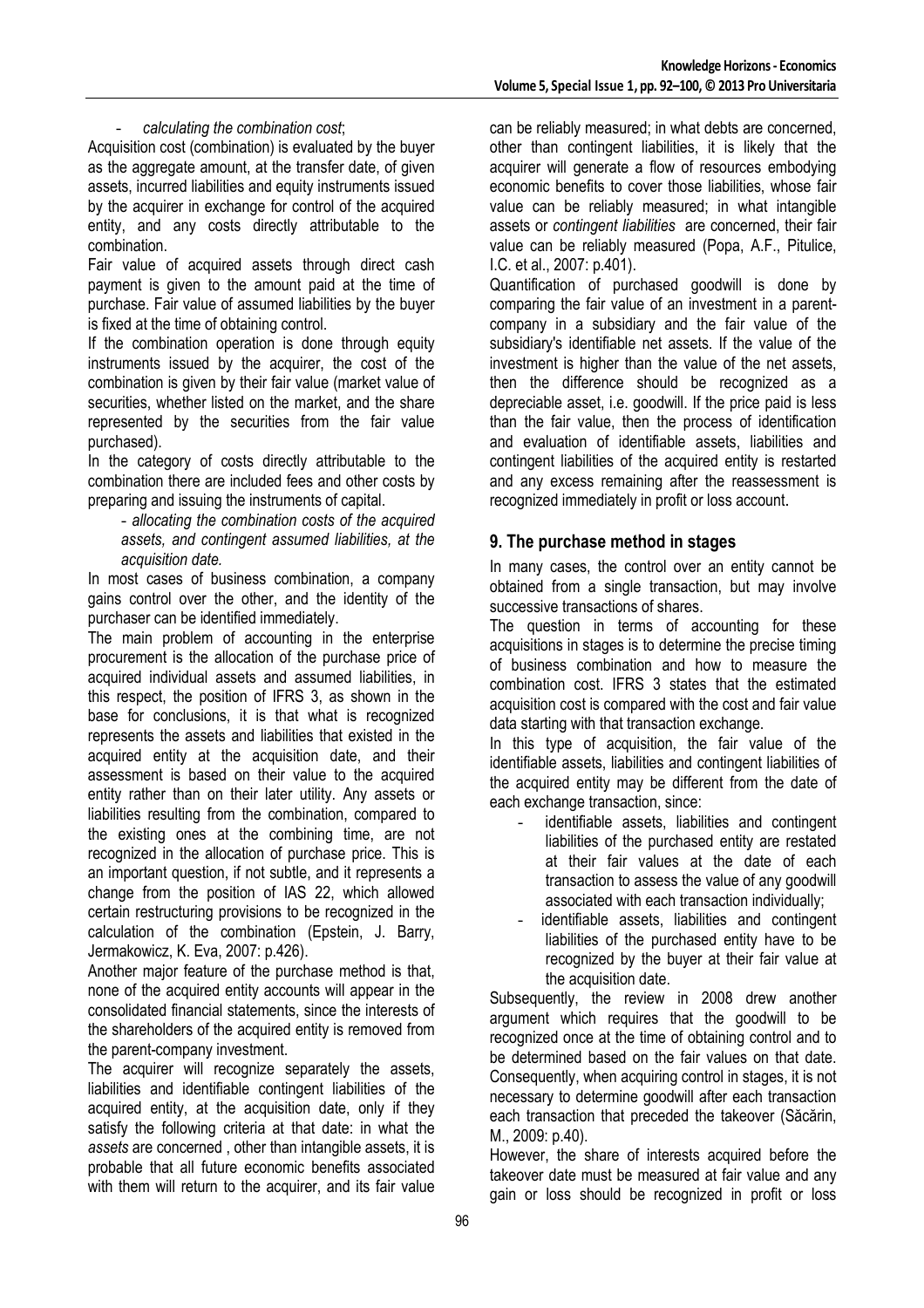account. If the acquirer owns a subsidiary of the acquired entity, IFRS 3 calls the operation reverse acquisition and it prescribes the treatment to be applied.

### **10. The results of accounting investigation of the acquisition method**

We consider two companies, (Popa, A.F., Pitulice, I.C. et al., 2007: pp. 404-407) α S.A. (joint stock company) and  $\beta$  S.A. (joint stock company) entering the business combination process during the year N. On June l N, α *S.A.* acquired 70% of β *S.A.* Company shares at the price of 1.5 lei/share, paid in cash. The share capital of β *S.A.* Company is divided into 10,000 shares with a nominal value of 1 leu / share. On the acquisition date, the balance sheets and profit and loss statement of the two companies are the following:

|                              |         | -mii lei-    |
|------------------------------|---------|--------------|
| <b>Elements</b>              | α S.A.  | $\beta$ S.A. |
| Tangible assets              | 75.000  | 15.000       |
| <b>Stocks</b>                | 22.500  | 5.000        |
| Trade receivables            | 43.000  | 7.500        |
| Available assets             | 36.000  | 2.500        |
| Total assets                 | 176.500 | 30.000       |
| Share capital                | 50.000  | 10.000       |
| Reserves                     | 35.000  | 4.500        |
| Result for the year          | 2.500   | 3.000        |
| Provisions                   | 4.000   | 2.500        |
| Trade liabilities            | 85.000  | 10.000       |
| Total equity and liabilities | 176.500 | 30.000       |

Balance sheet drawn on 01.06.N

Profit and loss statement drawn on 01.06.N

|                     |        | -mii lei-     |
|---------------------|--------|---------------|
| <b>Elements</b>     | α S.A. | <b>B S.A.</b> |
| Income from sales   | 55.000 | 110.000       |
| Costs               | 52.500 | 107.000       |
| Result for the year | 2.500  | 3.000         |

The acquisition of β *S.A.* company generates assessments of its elements, the fair values determined being as follows: tangible assets 17,500 lei; stocks 4,500 lei; provision for risks and costs was estimated at 2,750 lei; for the other elements, the fair values coincide with book values; for deferred tax calculation a rate of 16% will be considered.

Conducting the combination process of α *S.A.* and β *S.A.* companies, under IFRS 3, is as follows:

*1. The calculation of net asset at the fair value of β S.A. company:* 

|                 | -mii lei-    |
|-----------------|--------------|
| <b>Elements</b> | Values - lei |
| Tangible assets | 17.500       |
| <b>Stocks</b>   | 4.500        |

| Trade receivables                             | 7.500    |
|-----------------------------------------------|----------|
| Available assets                              | 2.500    |
| Deferred tax asset on stocks (500 x 16%)      | 80       |
| Deferred tax asset on the provision for risks | 40       |
| $(250 \times 16\%)$                           |          |
| Provisions                                    | (2.750)  |
| <b>Trade liabilities</b>                      | (10.000) |
| Deferred tax liability on tangible assets     | (400)    |
| $(2.500 \times 16\%)$                         |          |
| Net assets at fair value                      | 18.970   |

Accounting treatment of assets/liabilities of deferred tax is prescribed by IAS 12. Under this standard, a deferred tax liability should be recognized for all taxable temporary differences, unless the deferred tax liability arises from: the initial recognition of goodwill and the initial recognition of an asset or liability in a transaction that is not a business combination and affects neither the accounting result nor the taxable profit at the transaction date.

A deferred tax asset should be recognized for all deductible temporary differences, to the extent that it is probable that a taxable benefit, on which these deductible temporary differences will be charged, to be available.

2. *Calculation of goodwill or the difference of purchase or excess of the acquirer's interest in the combination:* 

|                                                       | -mii lei- |
|-------------------------------------------------------|-----------|
| Acquisition cost of securities                        | 10.500    |
| (7000 shares *1,5 lei/share)                          |           |
| (-) The share of $\alpha$ company in the net asset at | 13.279    |
| the fair value of β company (70% x 18.970)            |           |
| = Negative goodwill (purchase difference)             | (2.779)   |

3. *Calculation of minority interests:* 

Minority interest = 30% x 18.970 = 5.691 lei.

4. *Accounting reflection of purchase securities in the individual accounts of* α *company*:

Equity securities = Available assets 10.500

5. *Accounting reflection of combination operation in the consolidation journal, at the acquisition date*:

a) Taking over the items from α company balance sheet:

| 176.500<br>%             | = | %                        | 176.500 |
|--------------------------|---|--------------------------|---------|
| 75.000 Tangible assets   |   | Share capital            | 50.000  |
| 10.500 Equity securities |   | Reserves                 | 35.000  |
| 22,500 Stocks            |   | Result for the           | 2.500   |
| 43.000 Trade receivables |   | year Provisions          | 4.000   |
| 25.500 Available assets  |   | <b>Trade liabilities</b> | 85.000  |
|                          |   |                          |         |

b) Taking over the items from β company balance sheet: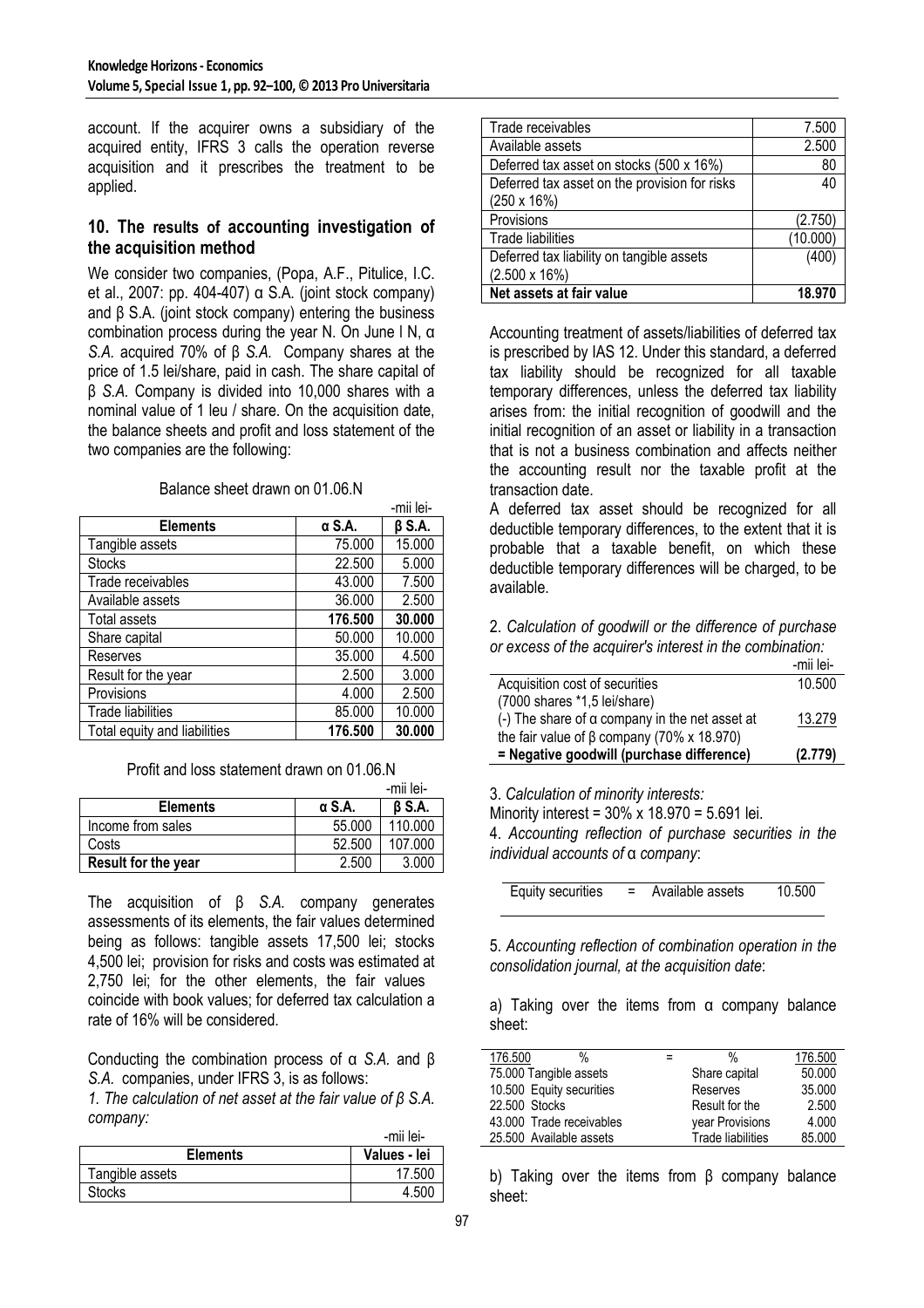| 30,000<br>%             | %                           | 30.000 |
|-------------------------|-----------------------------|--------|
| 15.000 Tangible assets  | Share capital $\beta$       | 10.000 |
| 5.000 Stocks            | Reserves <sub>B</sub>       | 4.500  |
| 7.500 Trade receivables | Result for the year $\beta$ | 3.000  |
| 2.500 Available assets  | <b>Provisions Trade</b>     | 2.500  |
|                         | liabilities                 | 10.000 |

c) Reflecting the changes due to the fair value measurement of assets and liabilities taken over by α company (deferred tax will be reflected on a net basis,  $80 + 40 - 400 = (280)$  lei, respectively net deferred tax liability):

| Tangible assets | $\%$                      | 2.500 |
|-----------------|---------------------------|-------|
|                 | <b>Stocks</b>             | 500   |
|                 | Provizsions               | 250   |
|                 | Deferred tax liability    | 280   |
|                 | Equity securities         | 1.029 |
|                 | (2.500-500-250-280) x 70% |       |
|                 | Minoritary interest       | 441   |
|                 | (2.500-500-250-280) x 30% |       |

d) Recognition of excess of acquirer's interest or goodwill (α company was assumed to have taken all necessary checks before recognizing the surplus in the profit and loss statement):

| Equity securities | $=$ | Income   | from $2.779$ |  |
|-------------------|-----|----------|--------------|--|
|                   |     | goodwill |              |  |
|                   |     |          |              |  |

e) Taking over the items from α company profit and loss statement:

| %                   | Income from sales | 55,000 |
|---------------------|-------------------|--------|
| Costs               |                   | 52.500 |
| Result for the year |                   | 2.500  |

f) Share of β company equity between α company and minority shareholders:

| %<br>17.500                  | %                   | 17.500 |
|------------------------------|---------------------|--------|
| 10.000 Share capital $\beta$ | Equity securities   |        |
| 4.500 Reserves $\beta$       | $(17.500*70%)$      | 12.250 |
| 3.000 Result for the         | Minoritary interest |        |
| year β                       | $(17.500*30%)$      |        |
|                              |                     | 5.250  |
|                              |                     |        |

*6. Drawing the consolidation table based on consolidation journal:*

|                                    |               |              |                    |               | -mii lei-                     |
|------------------------------------|---------------|--------------|--------------------|---------------|-------------------------------|
| <b>Elements</b>                    | $\alpha$ S.A. | $\beta$ S.A. | <b>Adjustments</b> |               | Consoli-<br>dated<br>elements |
|                                    |               |              | <b>Debit</b>       | <b>Credit</b> |                               |
| Income from sales                  | 55.000        |              |                    |               | 55.000                        |
| Income from goodwill               |               |              |                    | 2.779         | 2.779                         |
| Payable amounts                    | 55,000        |              |                    |               | 57.779                        |
| Costs                              | 52.500        |              |                    |               | 52.500                        |
| <b>Receivable amounts</b>          | 52.500        |              |                    |               | 52.500                        |
| Outcome for the<br>minority shares |               |              |                    |               |                               |
| Result for the year                | 2.500         |              |                    | 2.779         | 5.279                         |
| Tangible assets                    | 75.000        | 15.000       | 2.500              |               | 92.500                        |
| Equity securities                  | 10.500        |              | 2.779              | 1.029         |                               |

|                          |         |        |        | 12.250 |         |
|--------------------------|---------|--------|--------|--------|---------|
| <b>Stocks</b>            | 22.500  | 5.000  |        | 500    | 27.000  |
| Trade receivables        | 43.000  | 7.500  |        |        | 50.500  |
| Available assets         | 25.500  | 2.500  |        |        | 28.000  |
| Receivable amounts       | 176.500 | 30.000 | ٠      |        | 198.000 |
| Share capital            | 50.000  | 10.000 | 10.000 |        | 50.000  |
| Reserves                 | 35.000  | 4.500  | 4.500  |        | 35.000  |
| Result for the year      | 2.500   | 3.000  | 3.000  | 2.779  | 5.279   |
| Minority interest        |         |        |        | 441    | 5.691   |
|                          |         |        |        | 5.250  |         |
| Provisions               | 4.000   | 2.500  |        | 250    | 6.750   |
| Deferred tax liability   |         |        |        | 280    | 280     |
| <b>Trade liabilities</b> | 85.000  | 10.000 | -      |        | 95.000  |
| Pavable amounts          | 176.500 | 30.000 | ٠      |        | 198.000 |

*7. Drawing up the consolidated balance sheet at the acquisition date (comparatively, the individual balance sheet of α S.A. company will be also drawn up):* 

| Balance sheet drawn on 01.06.N |  |  |
|--------------------------------|--|--|
|--------------------------------|--|--|

|                                     |              | -mii lei-  |
|-------------------------------------|--------------|------------|
|                                     | α Group      | α S.A:     |
| <b>Elements</b>                     | Consolidated | Individual |
|                                     | financial    | financial  |
|                                     | situations   | situations |
| Tangible assets                     | 92.500       | 75.000     |
| Equity securities                   |              | 10.500     |
| <b>Stocks</b>                       | 27,000       | 22.500     |
| Trade receivables                   | 50.500       | 43.000     |
| Available assets                    | 28,000       | 25.500     |
| <b>Total assets</b>                 | 198.000      | 176.500    |
| Share capital                       | 50.000       | 50.000     |
| Reserves                            | 35,000       | 35.000     |
| Outcome                             | 5.279        | 2.500      |
| Minoritary interest                 | 5.691        |            |
| Provisions                          | 6.750        | 4.000      |
| Deferred tax liability              | 280          |            |
| <b>Trade liabilities</b>            | 95.000       | 85.000     |
| <b>Total equity and liabilities</b> | 198.000      | 176.500    |

8. *Drawing up the consolidated profit and loss statement on the purchase date and comparative presentation of the profit or loss individual statement of α S.A. company:* 

Profit and loss statement drawn on 01.06.N

|                      |                                                    | -mii lei-                                              |
|----------------------|----------------------------------------------------|--------------------------------------------------------|
| <b>Elements</b>      | α Group<br>Consolidated<br>financial<br>situations | $\alpha$ S.A:<br>Individual<br>financial<br>situations |
| Income               | 55.000                                             | 55.000                                                 |
| Income from goodwill | 2.779                                              |                                                        |
| Costs                | 52.500                                             | 52.500                                                 |
| Result for the year  | 5.279                                              | 2.500                                                  |

The profit of β S.A. is not taken in the calculation of the consolidated result, the practice being prohibited by IFRS 3 *Business Combinations*, whereas at the acquisition date the group represented α S.A. did not participate in obtaining the respective performance. It appears, however, as a component of net assets acquired by the purchasing company and take part in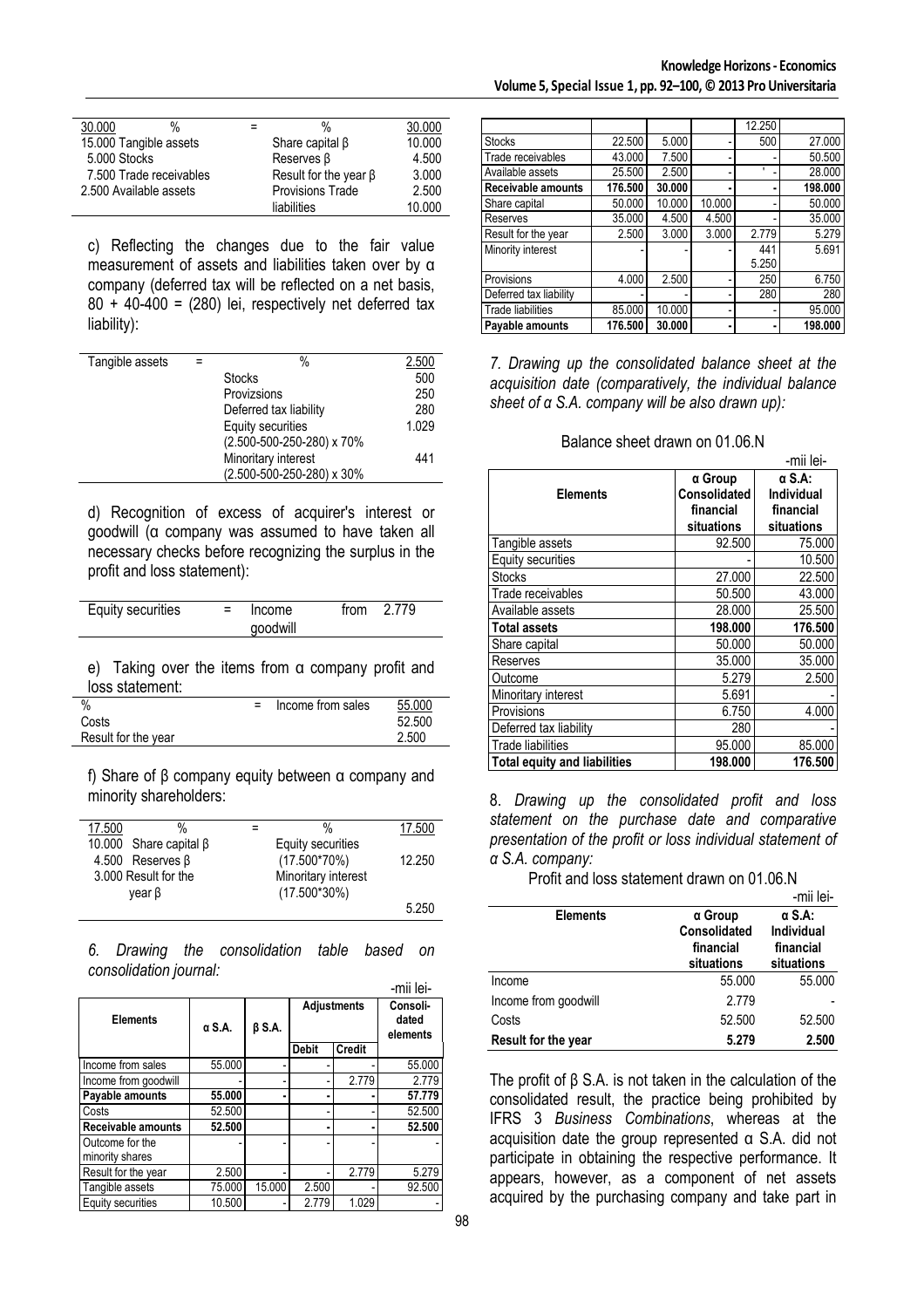calculating the goodwill. It is noted the relevance of financial position, estimated through the consolidated financial statements, as opposed to the individual one reflected in the separate financial statements prepared by α S.A.

Revised IFRS 3 requires the acquirer, which is α S.A. company, to disclose the following information: the name and description of the acquired entity, the acquisition date, the percentage of ownership acquired, combination motivations, qualitative description of the factors influencing the recognized goodwill, the fair value at the acquisition date, of the total consideration transferred and the fair value at the acquisition date for each major type of consideration, amounts recognized for each class of acquired assets and assumed liabilities, and other information.

# **11. Conclusion and recommendations**

At present, our country is faced with great interest processes for accounting: globalization of economies, increasing transnational companies, increasing market capitalization and the development of new financial products, the establishment and development of new forms of association and survival in the economic environment.

The impact of IFRS implementation varies from country to country and from company to company.

The implementation involves complexity and complexity involves costs. In a study of 1,000 entities in Europe, two thirds of those who responded indicated that the adoption of IFRS had a medium to maximum impact on their business, but the implementation costs were felt.

In Romania, one of the most important effects of the transition to IFRS was reflected in the improvement of the legal relations between companies. Companies' need to make appropriate disclosures to the stakeholders, to properly explain the changes and their impact. Accountants and lawyers needed to work together for the good reflection of the requirements of IFRSs.

Using an accounting framework recognized globally by companies in Romania, based on the concepts of true and fair view and fair value, was a much awaited measure by the private sector.

IFRS 3 stipulates that all business combinations must be accounted for according to the purchase method assimilating the purchase of a business with its assets and its liabilities. However, in the consolidated balance sheet, the identifiable assets and liabilities of the acquired company are accounted for at their fair value. In equity one can distinguish the acquirer's share and the one which is due to other shareholders. (Scorțescu, F.I., 2005/2006: p. 47).

The acquirer, if a business combination should enable the users of consolidated financial statements to evaluate the nature and financial effect of the operation, either during the current reporting period, or at the end of the period, but before approval for publication.

We believe it is necessary to analyze the impact of changes on the entities wishing to initiate a combination process, in order to avoid getting no sustainable income for entities.

On a practical level, the acquired entities are stored either as operative subsidiaries or their assets and liabilities are absorbed by the purchaser. Consolidated financial reporting of the subsisting entity, or of parentcompany, will be identical in either case, but in the first one mentioned, the subsidiary's own financial statements retain the accounting values based on its historical cost, thereof, the increases and decreases in assets and liabilities to be made in preparing the consolidated financial statements.

# **References**

 1.Bogdan Victoria, Farcane Nicoleta, Popa Dorina Nicoleta, Boloș Marcel Ioan (2011). *Financial Reporting to Group Companies,* Economic Publishing House, Bucharest, p.267.

2.Cernușca Lucian (2004). *Accounting Policies and Strategies,* Economic Publishing House, Bucharest, p.35.

3.Cenar Iuliana (2012). *Accounting for Special Operations,* Didactica Series, Alba Iulia, p.37.

4.Dumitru Corina Graziella, (2006). *Accounting: solved multiple choice tests, applications, self-assessment tests, case studies,* University Publishing House, Bucharest, p.438.

5.Duțescu Adriana, (2003). *Enterprise Accounting Policies,* CECCAR Publishing House, Bucharest, p.49.

6. Epstein J. Barry, Jermakowicz K. Eva, (2007). *IFRS 2007: Interpretation and Application of International Accounting Standards and Financial Reporting,* BMT Publishing House, Bucharest, p.426.

7. Gîrbină M.M., Bunea Ș., (2008). *Summaries, case studies and multiple choice tests on the application of IAS (revised)-IFRS,* vol.3, CECCAR Publishing House, Bucharest, p.348.

8. Hennie van Greuning, (2009). *International Financial Reporting Standards - a Practical Guide,* Irecson Publishing House, Bucharest, p.117.

9. Jalbă Luminiţa, (2010). *Normalization, Regulation and Law in the Accounting in Romania,* University Publishing House, Bucharest, p.162.

10. Lungu Camelia Iuliana, (2007). *Theory and Practice of Accounting for the Preparation and Presentation of Financial Statements,* CECCAR Publishing House, Bucharest, p.51.

11. Malciu Liliana, Feleagă Niculae, (2005). *Reform after Reform: Accounting in Romania Facing New*